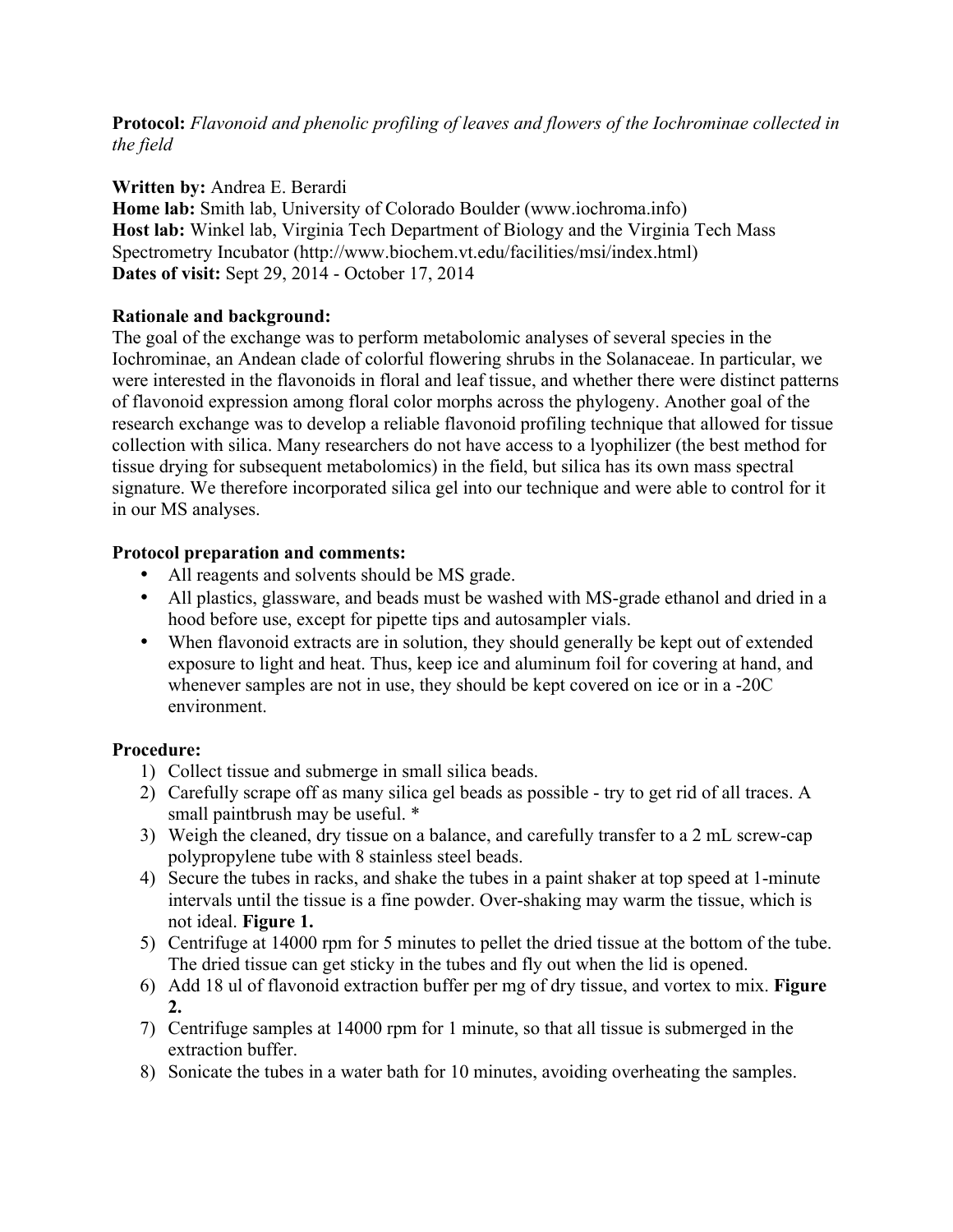- 9) Centrifuge samples at 14000 rpm for 10 minutes to create a dense pellet of tissue and stainless steel beads. **Figure 3.**
- 10) Aliquot 100 ul (carefully avoiding the pellet) into a 1.5 mL microcentrifuge tube for LC-MS. Keep on ice, and covered. Unhydrolyzed flavonoids (anthocyanins especially) are unstable in light and heat.
- 11) Dry the samples completely under nitrogen gas. **Figure 4, Figure 5.**
- 12) Resuspend samples in 100 ul MS sample buffer.
- 13) Sonicate samples in a water bath for 10 minutes. Add ice to the sonicator if it tends to get warm.
- 14) Centrifuge at 14000 rpm for 10 minutes. This is to remove the sample of any further particulate matter. Here there may be dark particles that will not go into solution - this is largely chlorophyll, other insoluble lipids, and possibly leftover plant tissue. It is ok to let that pellet to the bottom of the tube. **Figure 6.**
- 15) Remove 50 ul of the supernatant, careful to leave the pellet undisturbed, into an autosampler vial. **Figure 7.**
- 16) Create a "master mix" for each tissue; aliquot 2 ul from each leaf sample into one "leaf master mix" vial and 2 ul from each flower sample into one "flower master mix" vial. These serve as references for total tissue compounds as well as for targeted MS2 analysis.
- 17) Remaining extracts should be dried down for future use and storage.
- 18) Standard chemicals should be run along with unknown samples as references for retention time and mass spectra. We ran 1:100 dilutions of 1 mg/ml suspensions of standard chemicals (resuspended in MS sample buffer). A list of standards used follows the protocol.

\*One sample should be prepared as above from an extraction of the silica beads used to dry the tissues, and the cleaned supernatant run on the mass spec in positive and negative mode.

## **UPLC-MS Analysis:**

*UPLC conditions:*

- We used a Waters Acquity I-class UPLC coupled with a Synapt-G2S-HDMS (QTOF-ESI) fitted with a BEH Acquity C18 reversed phase column (2.1 x 50 mm, 1.7 uM) for sample analysis. The binary solvent system was A: water with 0.1% formic acid and B: acetonitrile with 0.1% formic acid.
- The autosampler was refrigerated at 8C.
- A 15 minute gradient was established with the following conditions with a sample chamber 8°C, column temperature 35°C, flow rate 0.2 ml/min, an injection volume of 1ul:

0-1 min 99% A 1-7 min 99-70% A 7-12 min 70-5% A 12:30-13 min hold at 5% A 13-14:30 min 99% A

*Mass Spec conditions* (listed as  $+/-$  where conditions were different between polarity modes):

• We used a Synapt-G2S-HDMS (ESI-QTOF) in high-resolution, MSe mode with coupled to a Waters Acquity I-class UPLC with the following settings: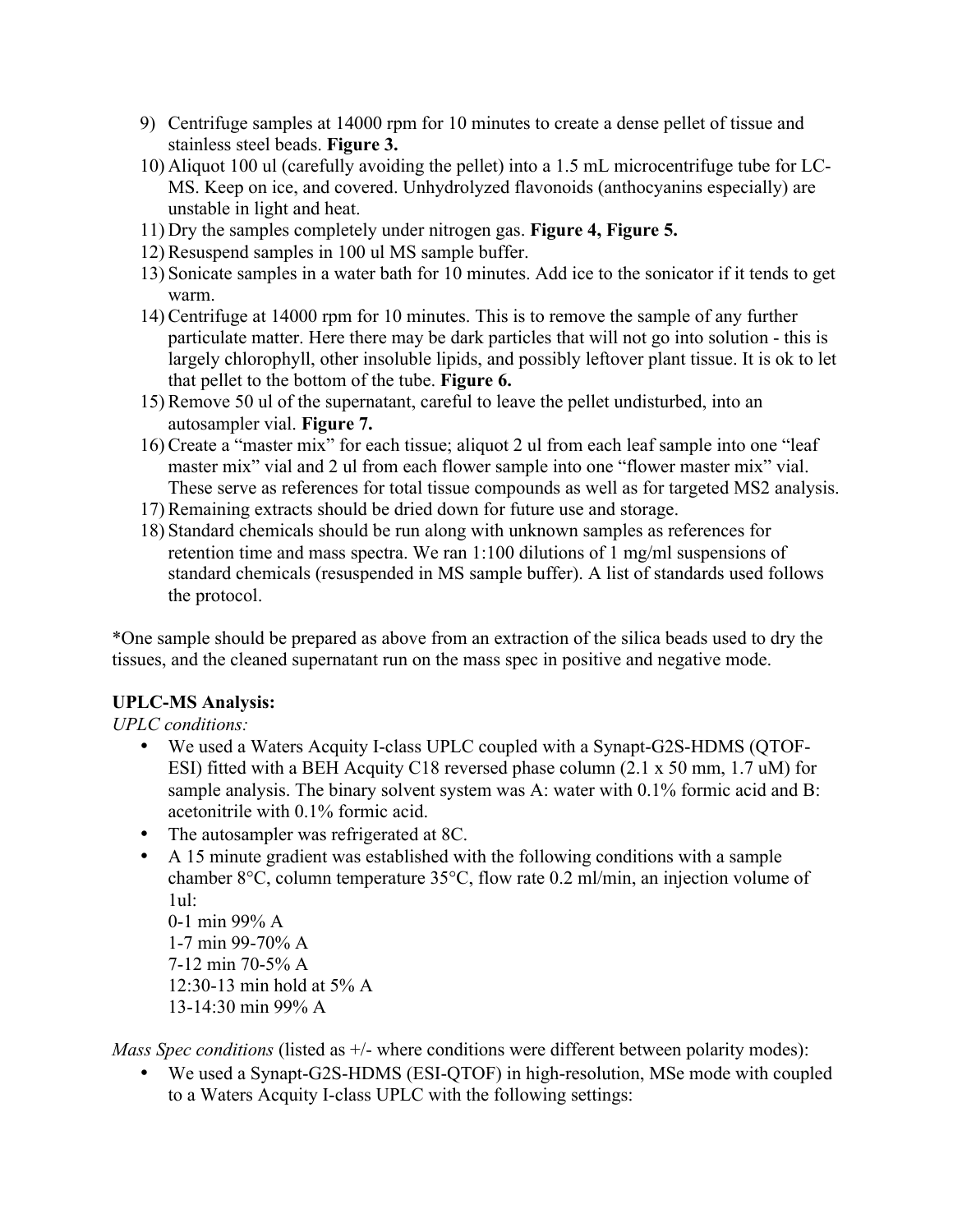Mass scanning: 50 Da to 1800 Da Capillary voltage: 3.0/2.2 kV Cone voltage: 40 Source offset: 80 Source temperature: 120C Desolvation temperature: 350 Desolvation gas flow: 500 L/hr Cone gas flow: 50 L/hr Nebulizer gas flow: 6 Bar Low energy  $-4$  transfer/ 2 trap High energy positive/negative ramp 10-45 transfer/ 2 trap Scan time 0.185 seconds (cycle time 0.2) for both high and low energy scans. Lockmass – leucine enkephalin infused at 5ul/min scanned every 20 seconds with a 0.1 scan time (0.2 cycle time). Data was collected in centroid mode.

- 1) Randomize samples and program a "blank" run every few samples ("blank" vials filled with MS sample buffer).
- 2) For the MS analysis, run each sample (including each master mix) in both positive [M+H] and negative [M-H] mode and in technical duplicate. (See MS analysis parameters above)
- 3) Run targeted MS2 in positive mode on the flower and leaf master mixes for particular flavonoid masses of interest to assist in compound identification. We chose positive mode because of the more reliable response of the positively charged flavylium ion in anthocyanins.

| Masses [M+H] for targeted MS2 on common flavonoid aglycones: |
|--------------------------------------------------------------|
|--------------------------------------------------------------|

| 271.06 | Pelargonidin, apigenin                          |
|--------|-------------------------------------------------|
| 287.06 | Cyanidin, luteolin, kaempferol                  |
| 301.07 | Peonidin                                        |
| 303.05 | Delphinidin, quercetin, tricetin (rare flavone) |
| 317.07 | Petunidin                                       |
| 319.05 | Myricetin                                       |
| 331.08 | Malvidin                                        |
|        |                                                 |

*MS2 conditions:*

Polarity: ES+ Capillary voltage: 3.0 kV Cone voltage: 65 Source offset: 80 Source temperature: 120C Desolvation temperature: 350 Desolvation gas flow: 500 L/hr Cone gas flow: 50 L/hr Nebulizer gas flow: 6 Bar Collision energy Ramp 10-45 transfer and 2 trap Scan time 0.5 seconds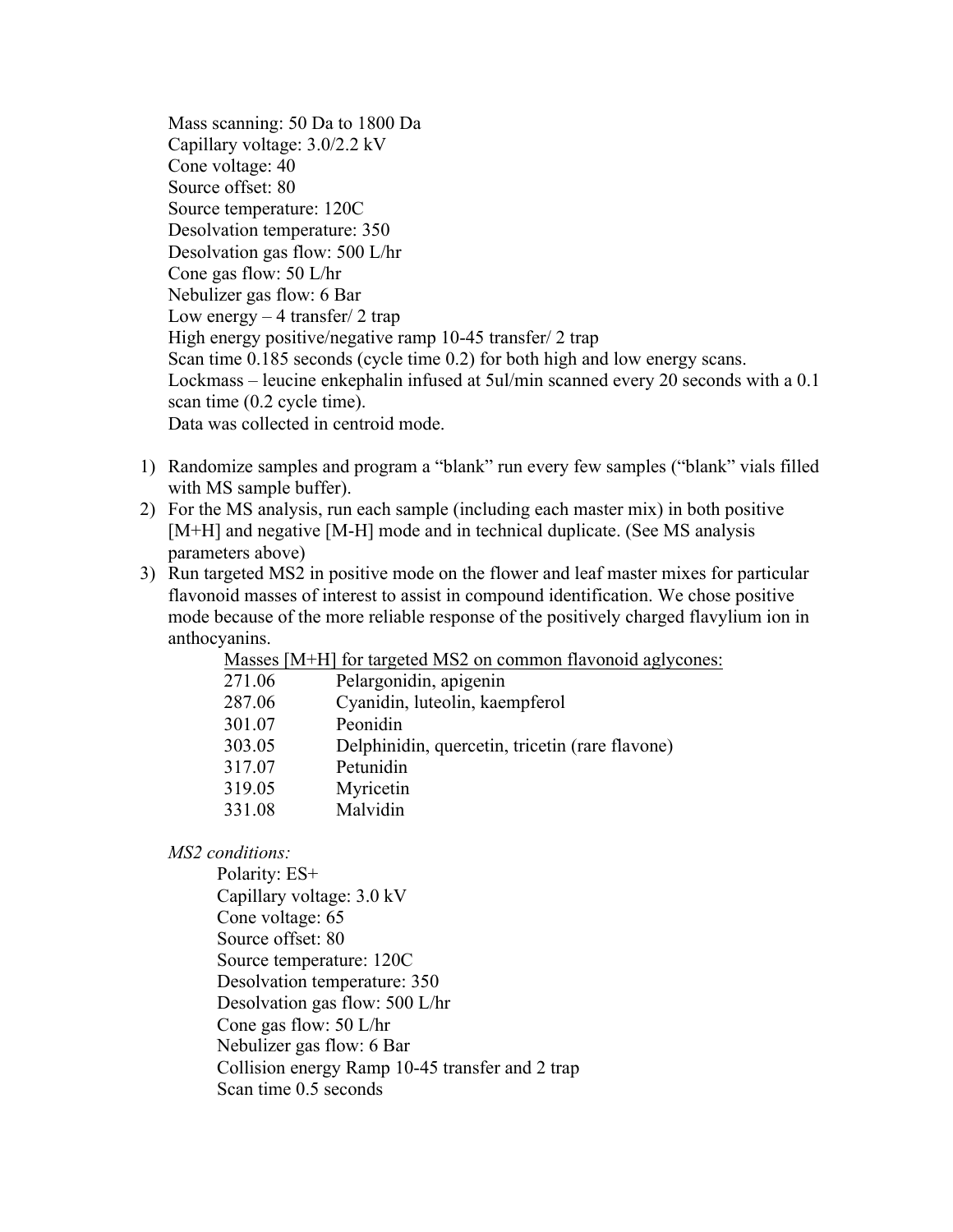Lockmass – leucine enkephalin infused at 5ul/min scanned every 20 seconds with a 0.3 scan time

Data was collected in centroid mode.

### **Data Analysis:**

Note: you will have a lot of large files.

All file processing and data analysis was done in the mass spectrometry software package provided by Waters: MassLynx v4.1 SCN 851, MarkerLynx XS, and EZ-info 2.0 (Umetrics).

- 1) Import files into MarkerLynx, which aligns chromatograms and picked peaks as markers or "features". This creates a table of data with aligned peaks for all of your samples with retention times, mass, and relative abundance. This can take a while.
- 2) Import the newly processed files using MarkerLynx and view chromatograms for compound identification.
	- a. Note: this protocol does not serve as a mass spec analysis protocol. There are many sufficient texts for the introduction to mass spec, and several good papers to reference for assistance in compound identification. Generally speaking, we compared unknown spectra to the spectra of standard chemicals, published spectra from literature searches, spectral searches, fragment and substructure searches against databases. The following websites are useful for masses and mass spectra.
		- Chemspider www.chemspider.com
		- ReSpect for Phytochemicals www.spectra.psc.riken.jp
		- **MassBank www.massbank.jp**
		- KNApSAcK www.kanaya.naist.jp/KNApSAcK
		- CAS SciFinder www.cas.org/products/scifinder
- 3) Use the Waters EZ-Info package to perform principal components analysis and to graph the results\*.

\*Special attention should be given to the extract of the silica beads. Our silica peaks came out at the end of the UPLC protocol and did not interfere with our compounds of interest. Therefore, we largely ignored the peaks, but were aware of potential silica adducts. Align the chromatograms of the silica sample and your true samples to determine whether the silica peaks interfere with your compounds of interest. **Figure 8.**

## **Solutions:**

- Ethanol, for cleaning materials
- *Flavonoid extraction buffer:* 99% methanol, 1% formic acid (v/v)
- *MS sample buffer:* 89.9 % water, 10% acetonitrile, 0.1% formic acid (v/v)
- *LC-MS Buffer A*: H2O + 0.1% formic acid  $(v/v)$
- *LC-MS Buffer B*: Acetonitrile  $+ 0.1\%$  formic acid (v/v)

## **Materials**

- Stainless steel beads, 2.3mm diameter, BioSpec #11079123ss
- Silica beads, Flower Drying Art Silica Gel, #2610, Activa Products Inc.
- 2 mL screw-cap polypropylene vials (Gene Mate #C-3318-1, C-3326-1, BioExpress)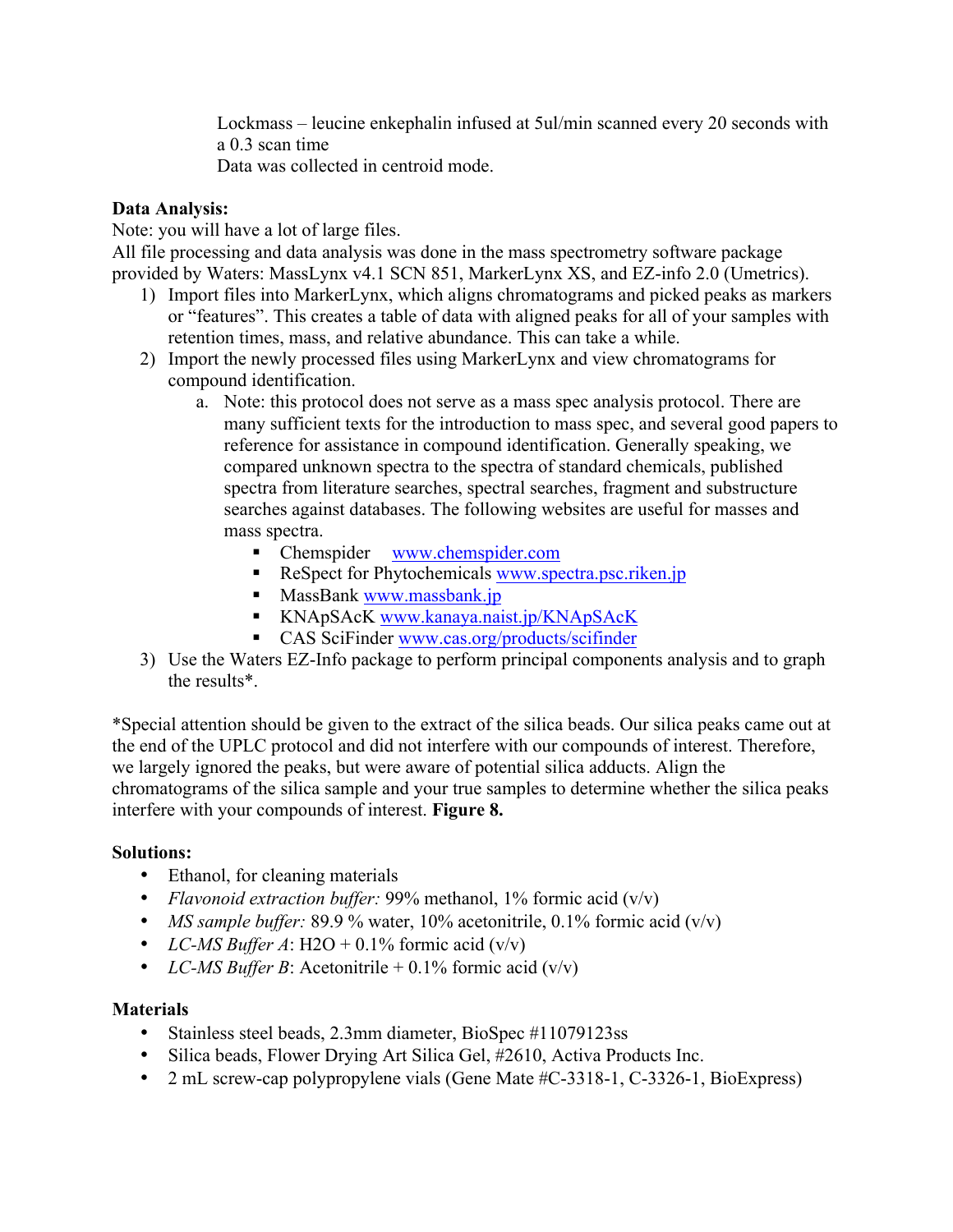- 1.5 mL microcentrifuge tubes (Seal-Rite 1.5 ml microcentrifuge tube, natural #1615- 5500, USA Scientific)
- Mass spec vials and pre-slit septa caps (MSCERT4000-36LVW, National Scientific)

#### **Machinery and Accessories**

- Paint shaker, or Qiagen TissueLyser
- Water bath sonicator
- Microcentrifuge
- Nitrogen gas sample evaporator; we used a Thermo Scientific (Pierce) Reacti-Therm III without heating the blocks.
- Scale for weighing tissue samples
- Acquity C18 reversed phase column (2.1 x 50 mm, 1.7 uM), Waters #186002350
- Tandem Waters Acquity I-class UPLC and Synapt-G2S-HDMS

|  | <b>Chemical Standards</b> |
|--|---------------------------|
|--|---------------------------|

| <b>Flavonoid standard</b>    | <b>Manufacturer</b> | <b>Catalog ID</b> | <b>CAS Number</b> |
|------------------------------|---------------------|-------------------|-------------------|
| Naringenin                   | Extrasynthese       | 1128 S            | 67604-48-2        |
| Petunidin chloride           | Extrasynthese       | O942              | 1429-30-7         |
| Cyanidn chloride             | Extrasynthese       | O909              | 528-58-5          |
| Malvidin chloride            | Extrasynthese       | O913 S            | 643-84-5          |
| Peonidin chloride            | Extrasynthese       | O906 S            | $134 - 01 - 0$    |
| Chrysin                      | Extrasynthese       | 1009              | 480-40-0          |
| Delphinidin chloride         | Extrasynthese       | O904 S            | 528-53-0          |
| Pelargonidin chloride        | Extrasynthese       | 0912 S            | 134-04-3          |
| Quercetin                    | Sigma               | Q4951-100G        | 6151-25-3         |
| Eriodictyol                  | Extrasynthese       | 1111 S            | 4049-38-1         |
| Apigenin                     | Cayman Chemicals    | 10010275          | 520-36-5          |
| Luteolin                     | Cayman Chemicals    | 10004161          | $491 - 70 - 3$    |
| Myrecitin                    | Sigma               | 70050-25MG        | 529-44-2          |
| Kaempferol                   | Sigma               | 60010-25MG        | $520 - 18 - 3$    |
| Isovitexin                   | Extrasynthese       | 1235 S            | 38953-85-4        |
| Homoorientin (isoorientin)   | Extrasynthese       | 1055 S            | $4261 - 42 - 1$   |
| Oritentin                    | Extrasynthese       | 1054 S            | 28608-75-5        |
| p-Coumaric acid              | Sigma               | C9008-5G          | 501-98-4          |
| Chlorogenic acid hemihydrate | Sigma               | 25700-            | 6001-76-9         |
|                              |                     | 250MG-F           |                   |
| Rutin hydrate                | Sigma               | R5143             | 207671-50-9       |
| Cyanin chloride              | Sigma               | 74397             | $2611 - 67 - 8$   |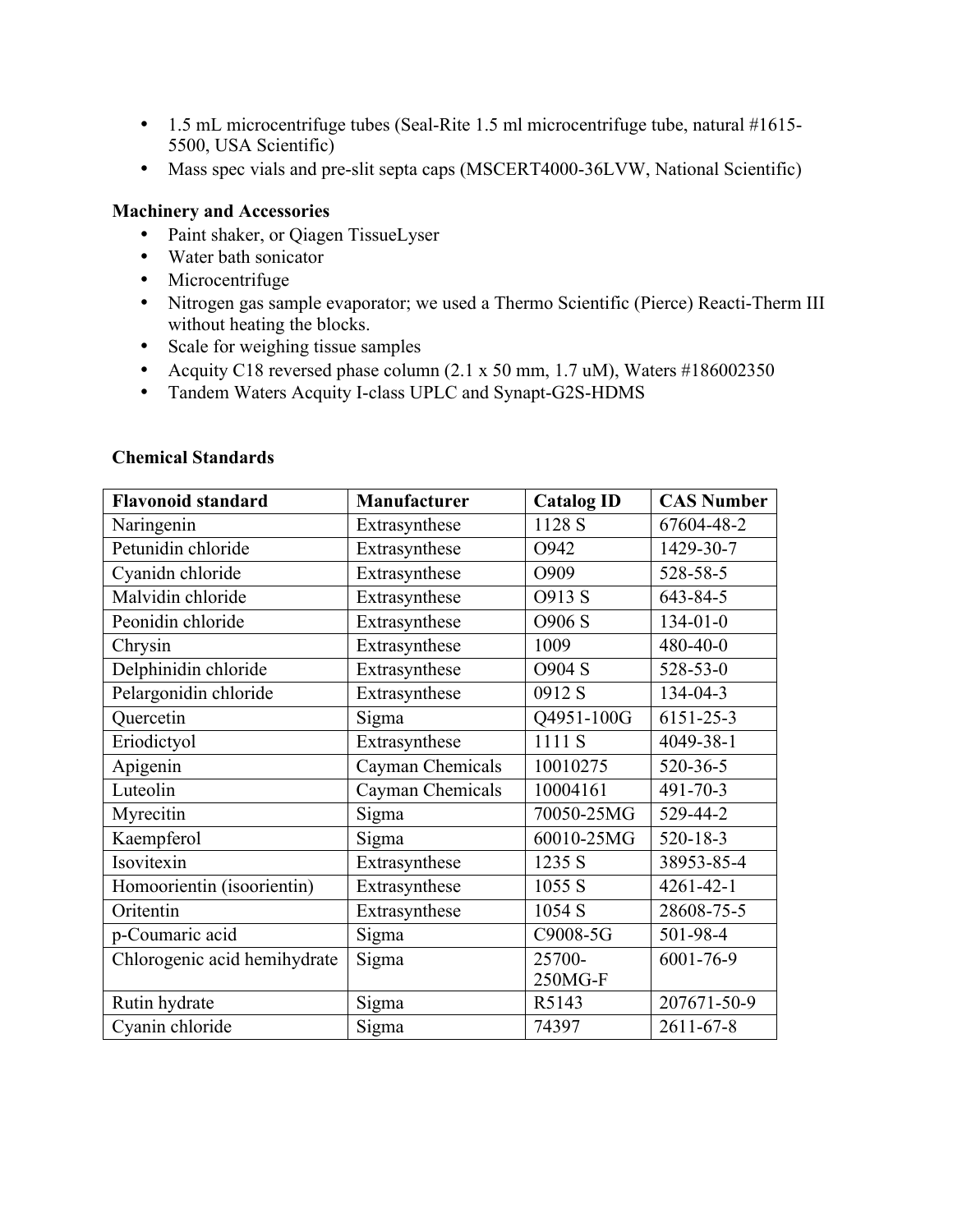# **Figures**

Figure 1. Tissue ground to fine powder



Figure 2. After adding extraction buffer to ground tissue



Figure 3. Tissue extracts after centrifuging, tissue and stainless steel balls pellet at bottom



Figure 4. Supernatants of samples drying under nitrogen

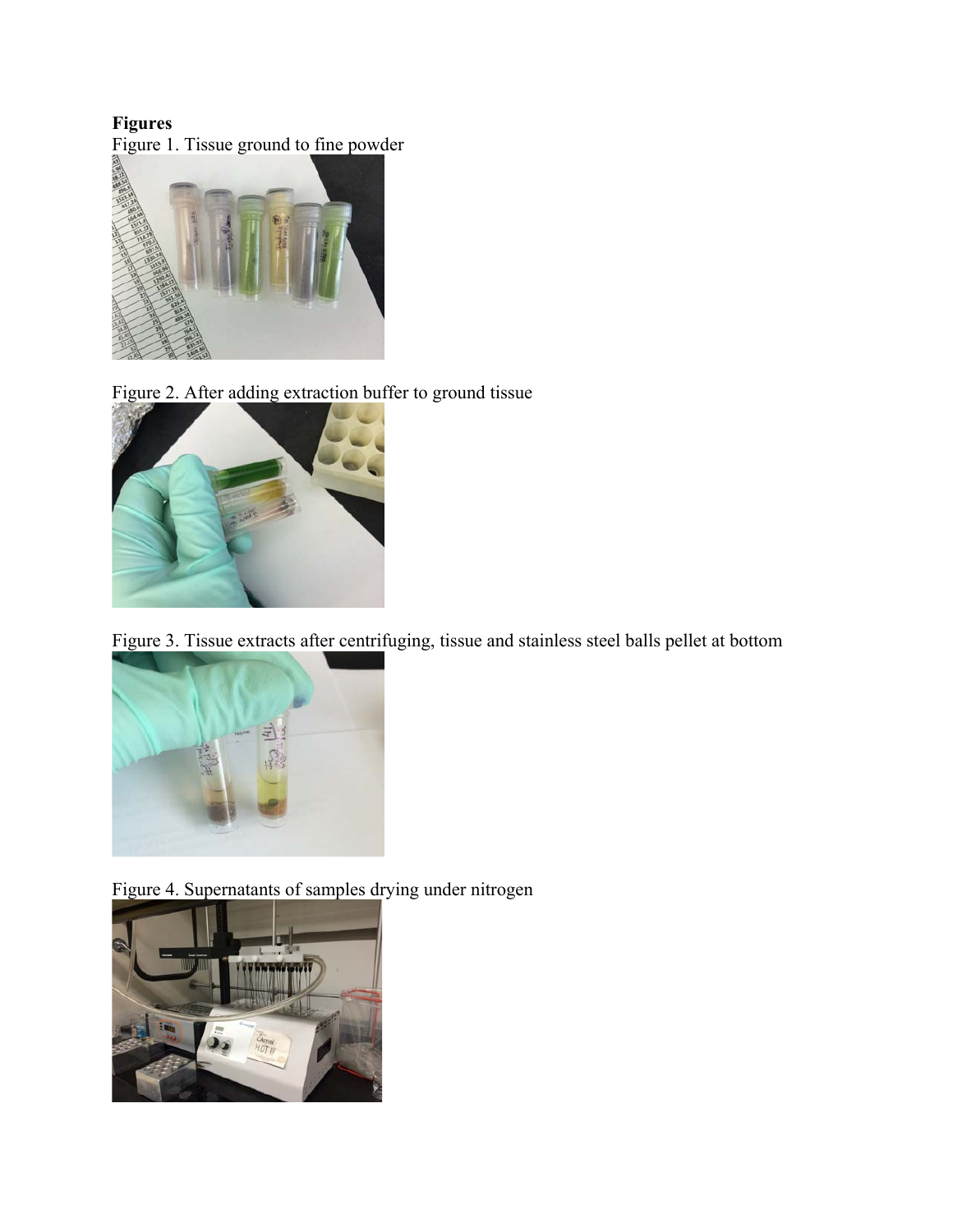Figure 5. Dried supernatants



Figure 6. Example of chlorophyll and lipids that will not go back into solution after resuspension in MS extraction buffer.



Figure 7. Samples ready for LC-MS in autosampler vials